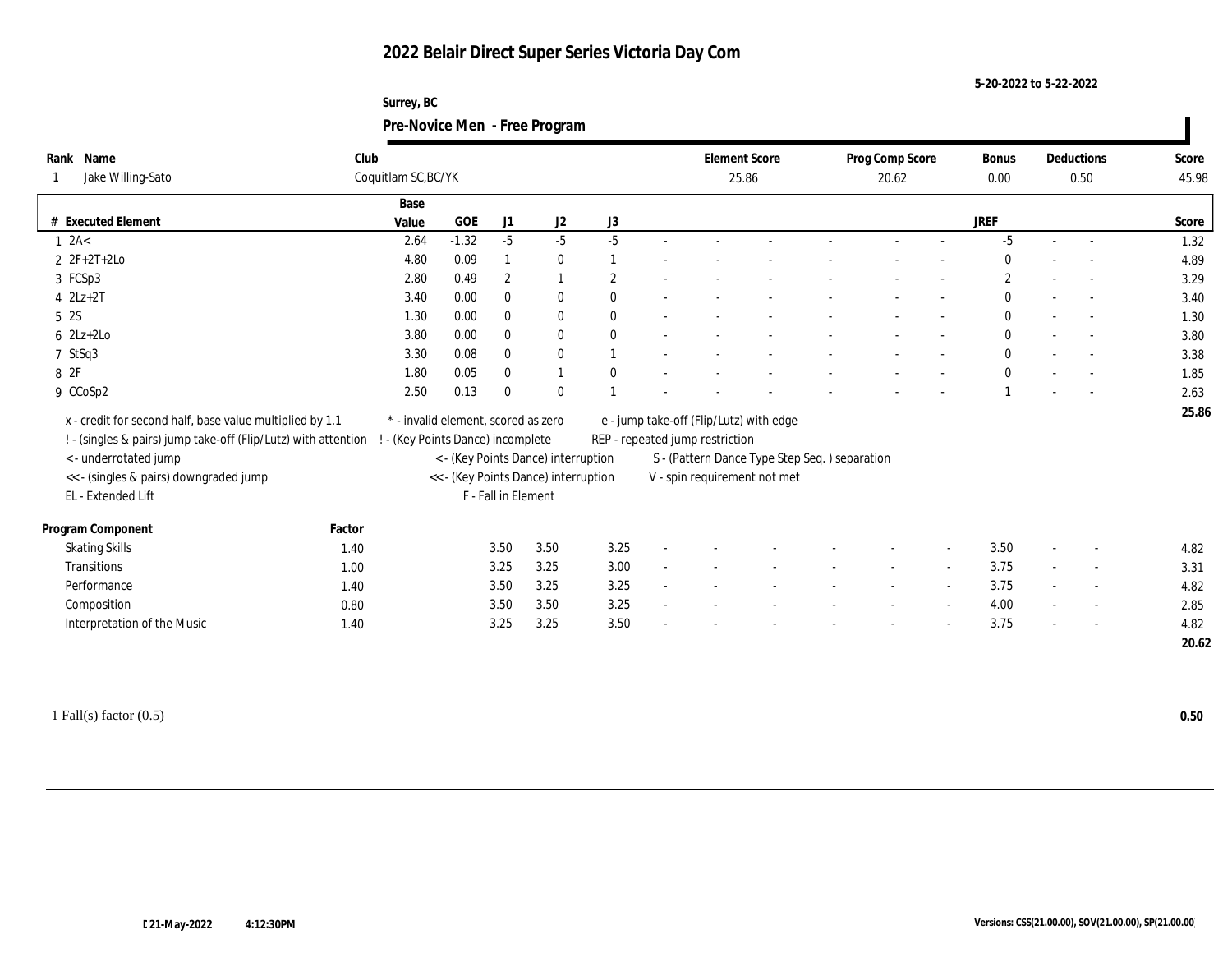#### **Surrey, BC Pre-Novice Men - Free Program**

|              |                                                                |                         |                                     |                     | $\overline{\phantom{0}}$             |                |                                         |                                               |                 |              |                          |                          |       |
|--------------|----------------------------------------------------------------|-------------------------|-------------------------------------|---------------------|--------------------------------------|----------------|-----------------------------------------|-----------------------------------------------|-----------------|--------------|--------------------------|--------------------------|-------|
| Rank         | Name                                                           | Club                    |                                     |                     |                                      |                | <b>Element Score</b>                    |                                               | Prog Comp Score | Bonus        |                          | Deductions               | Score |
| $\mathbf{2}$ | Erighan Dantienn                                               | Champs ISC of BC, BC/YK |                                     |                     |                                      |                | 22.14                                   |                                               | 23.04           | 0.00         |                          | 0.50                     | 44.68 |
|              |                                                                | Base                    |                                     |                     |                                      |                |                                         |                                               |                 |              |                          |                          |       |
|              | # Executed Element                                             | Value                   | $_{\rm GOE}$                        | J1                  | $\mathrm{J}2$                        | J3             |                                         |                                               |                 | <b>JREF</b>  |                          |                          | Score |
|              | $1$ 2A <<                                                      | 1.10                    | $-0.55$                             | $-5$                | $-5$                                 | $-5$           |                                         |                                               |                 | $-5$         | $\sim$                   |                          | 0.55  |
|              | $2$ $2Lz+2T$                                                   | 3.40                    | 0.26                                | $\boldsymbol{2}$    | $\bf{0}$                             | $\overline{2}$ |                                         |                                               |                 |              |                          |                          | 3.66  |
|              | 3 2S                                                           | 1.30                    | 0.20                                | $\boldsymbol{2}$    | $\mathbf{1}$                         | $\overline{2}$ |                                         |                                               |                 |              |                          |                          | 1.50  |
|              | 42F                                                            | 1.80                    | 0.00                                | $\bf{0}$            | $\bf{0}$                             | $\mathbf{0}$   |                                         |                                               |                 |              |                          |                          | 1.80  |
|              | 5 FCSp2                                                        | 2.30                    | 0.29                                |                     | 1                                    | $\mathbf{2}$   |                                         |                                               |                 |              |                          |                          | 2.59  |
|              | 6 2Lz                                                          | 2.10                    | 0.21                                | $\boldsymbol{2}$    | $\bf{0}$                             | $\overline{2}$ |                                         |                                               |                 | $\bf{0}$     |                          |                          | 2.31  |
|              | $72Lo+2Lo$                                                     | 3.40                    | $-0.26$                             | $-1$                | $-2$                                 | $\mathbf{0}$   |                                         |                                               |                 | $-3$         |                          |                          | 3.14  |
|              | 8 StSq2                                                        | 2.60                    | 0.46                                | 2                   | $\mathbf{1}$                         | $\overline{2}$ |                                         |                                               |                 | $\mathbf{2}$ |                          |                          | 3.06  |
|              | 9 CCoSp3                                                       | 3.00                    | 0.53                                |                     | $\overline{2}$                       | $\overline{2}$ |                                         |                                               |                 | $\mathbf{2}$ |                          |                          | 3.53  |
|              | x - credit for second half, base value multiplied by 1.1       |                         | * - invalid element, scored as zero |                     |                                      |                | e - jump take-off (Flip/Lutz) with edge |                                               |                 |              |                          |                          | 22.14 |
|              | ! - (singles & pairs) jump take-off (Flip/Lutz) with attention |                         | - (Key Points Dance) incomplete     |                     |                                      |                | REP - repeated jump restriction         |                                               |                 |              |                          |                          |       |
|              | <- underrotated jump                                           |                         |                                     |                     | < - (Key Points Dance) interruption  |                |                                         | S - (Pattern Dance Type Step Seq.) separation |                 |              |                          |                          |       |
|              | << - (singles & pairs) downgraded jump                         |                         |                                     |                     | << - (Key Points Dance) interruption |                |                                         | V - spin requirement not met                  |                 |              |                          |                          |       |
|              | EL - Extended Lift                                             |                         |                                     | F - Fall in Element |                                      |                |                                         |                                               |                 |              |                          |                          |       |
|              |                                                                |                         |                                     |                     |                                      |                |                                         |                                               |                 |              |                          |                          |       |
|              | Program Component                                              | Factor                  |                                     |                     |                                      |                |                                         |                                               |                 |              |                          |                          |       |
|              | <b>Skating Skills</b>                                          | 1.40                    |                                     | 4.25                | 3.75                                 | 3.75           |                                         |                                               |                 | 3.75         |                          |                          | 5.43  |
|              | Transitions                                                    | 1.00                    |                                     | 4.00                | 3.50                                 | 3.50           |                                         |                                               |                 | 4.25         | $\sim$                   | $\overline{a}$           | 3.81  |
|              | Performance                                                    | 1.40                    |                                     | 4.00                | 3.00                                 | 3.75           |                                         |                                               |                 | 4.00         | $\overline{\phantom{a}}$ | $\overline{\phantom{a}}$ | 5.17  |
|              | Composition                                                    | 0.80                    |                                     | 4.50                | 3.50                                 | 3.75           |                                         |                                               |                 | 4.25         | $\sim$                   | $\sim$                   | 3.20  |
|              | Interpretation of the Music                                    | 1.40                    |                                     | 4.25                | 3.25                                 | 4.00           |                                         |                                               |                 | 4.00         |                          |                          | 5.43  |
|              |                                                                |                         |                                     |                     |                                      |                |                                         |                                               |                 |              |                          |                          | 23.04 |

**5-20-2022 to 5-22-2022**

 $\blacksquare$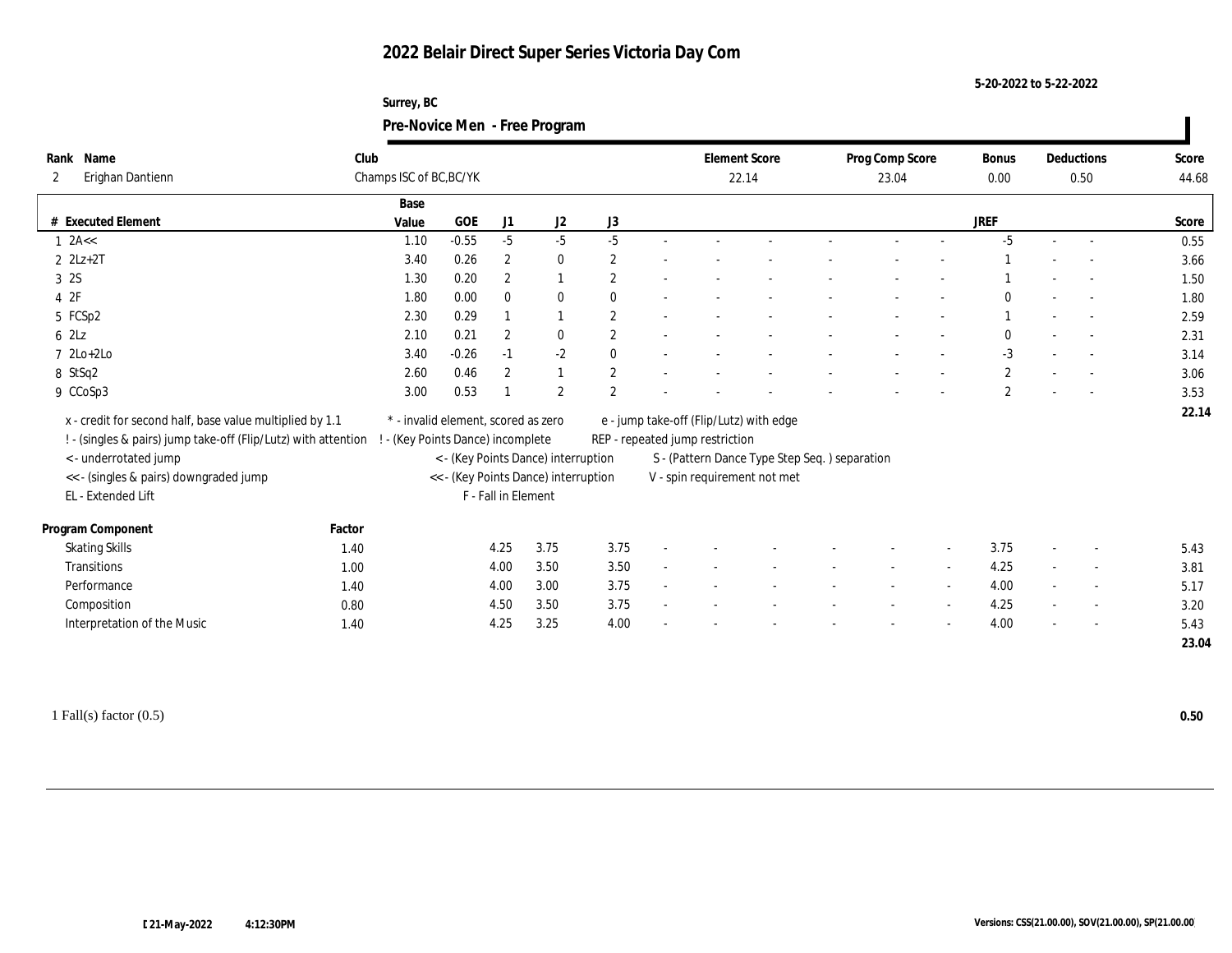#### **Surrey, BC Pre-Novice Men - Free Program**

|                                                                |        |                                   |                                     |                     | $\check{ }$                          |              |                                         |                                               |                 |                          |              |                          |       |
|----------------------------------------------------------------|--------|-----------------------------------|-------------------------------------|---------------------|--------------------------------------|--------------|-----------------------------------------|-----------------------------------------------|-----------------|--------------------------|--------------|--------------------------|-------|
| Name<br>Rank                                                   | Club   |                                   |                                     |                     |                                      |              | <b>Element Score</b>                    |                                               | Prog Comp Score |                          | Bonus        | Deductions               | Score |
| Nathan Feng<br>3                                               |        | Champs ISC of BC, BC/YK           |                                     |                     |                                      |              | 23.10                                   |                                               | 15.04           |                          | 1.00         | $0.00\,$                 | 39.14 |
|                                                                |        | Base                              |                                     |                     |                                      |              |                                         |                                               |                 |                          |              |                          |       |
| # Executed Element                                             |        | Value                             | <b>GOE</b>                          | J <sub>1</sub>      | J <sub>2</sub>                       | J3           |                                         |                                               |                 |                          | <b>JREF</b>  |                          | Score |
| $1 \, 3S$                                                      |        | 3.44                              | $-0.86$                             | $-3$                | $-2$                                 | $-3$         |                                         |                                               |                 |                          | $-2$         | $\sim$                   | 2.58  |
| $2 \t2F+2Lo$                                                   |        | 3.50                              | 0.09                                |                     | $\bf{0}$                             |              |                                         |                                               |                 |                          | $\Omega$     |                          | 3.59  |
| $3 \text{ } 2\text{A}+2\text{T}$                               |        | 4.60                              | $-0.17$                             | $\mathbf{0}$        | $\bf{0}$                             | $-2$         |                                         |                                               |                 |                          | $\mathbf{0}$ |                          | 4.43  |
| 4 2A                                                           |        | 3.30                              | $-0.99$                             | $-3$                | $-3$                                 | $-3$         |                                         |                                               |                 |                          | $-3$         |                          | 2.31  |
| 5 FSSp2                                                        |        | 2.30                              | 0.06                                | $\mathbf{0}$        | 1                                    | $\mathbf{0}$ |                                         |                                               |                 |                          | $\mathbf{0}$ | $\overline{\phantom{a}}$ | 2.36  |
| 6 2Lz                                                          |        | 2.10                              | $-0.42$                             | $-2$                | $-2$                                 | $-2$         |                                         |                                               |                 |                          | $-2$         |                          | 1.68  |
| 72F                                                            |        | 1.80                              | 0.00                                | $\bf{0}$            | $\bf{0}$                             | $\mathbf{0}$ |                                         |                                               |                 |                          | $\mathbf{0}$ | $\sim$                   | 1.80  |
| 8 StSqB                                                        |        | 1.50                              | $-0.23$                             | $\mathbf{0}$        | $-2$                                 | $-2$         |                                         |                                               |                 |                          | $-2$         |                          | 1.27  |
| 9 CCoSp3                                                       |        | 3.00                              | 0.08                                | $\bf{0}$            | $\bf{0}$                             | $\mathbf{0}$ |                                         |                                               |                 |                          |              |                          | 3.08  |
| x - credit for second half, base value multiplied by 1.1       |        |                                   | * - invalid element, scored as zero |                     |                                      |              | e - jump take-off (Flip/Lutz) with edge |                                               |                 |                          |              |                          | 23.10 |
| ! - (singles & pairs) jump take-off (Flip/Lutz) with attention |        | ! - (Key Points Dance) incomplete |                                     |                     |                                      |              | REP - repeated jump restriction         |                                               |                 |                          |              |                          |       |
| < - underrotated jump                                          |        |                                   |                                     |                     | < - (Key Points Dance) interruption  |              |                                         | S - (Pattern Dance Type Step Seq.) separation |                 |                          |              |                          |       |
| << - (singles & pairs) downgraded jump                         |        |                                   |                                     |                     | << - (Key Points Dance) interruption |              | V - spin requirement not met            |                                               |                 |                          |              |                          |       |
| EL - Extended Lift                                             |        |                                   |                                     | F - Fall in Element |                                      |              |                                         |                                               |                 |                          |              |                          |       |
|                                                                |        |                                   |                                     |                     |                                      |              |                                         |                                               |                 |                          |              |                          |       |
| Program Component                                              | Factor |                                   |                                     |                     |                                      |              |                                         |                                               |                 |                          |              |                          |       |
| <b>Skating Skills</b>                                          | 1.40   |                                   |                                     | 2.50                | 2.75                                 | 2.75         |                                         |                                               |                 | $\overline{\phantom{a}}$ | 3.50         | $\overline{\phantom{a}}$ | 4.03  |
| Transitions                                                    | 1.00   |                                   |                                     | 2.25                | 1.75                                 | 2.25         |                                         |                                               |                 |                          | 3.00         | $\overline{\phantom{a}}$ | 2.31  |
| Performance                                                    | 1.40   |                                   |                                     | 2.25                | 2.00                                 | 2.50         |                                         |                                               |                 |                          | 3.25         | $\overline{\phantom{a}}$ | 3.50  |
| Composition                                                    | 0.80   |                                   |                                     | 2.25                | 2.25                                 | 2.50         |                                         |                                               |                 |                          | 3.25         | $\overline{\phantom{a}}$ | 2.05  |
| Interpretation of the Music                                    | 1.40   |                                   |                                     | 2.00                | 1.75                                 | 2.25         |                                         |                                               |                 |                          | 3.00         | $\overline{\phantom{a}}$ | 3.15  |
|                                                                |        |                                   |                                     |                     |                                      |              |                                         |                                               |                 |                          |              |                          | 15.04 |

 **0.00**

 $\mathbf{I}$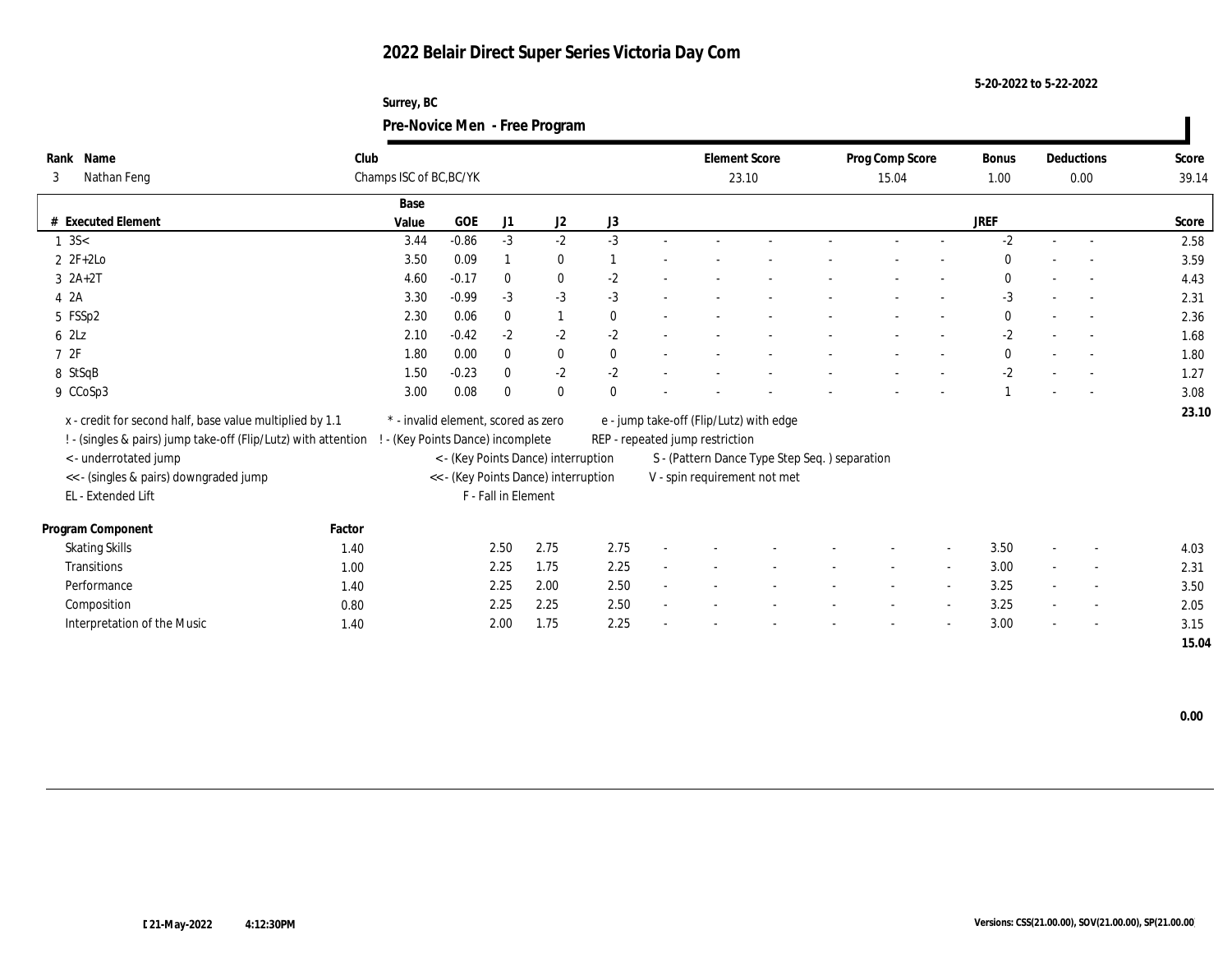**Surrey, BC Pre-Novice Men - Free Program**

| Rank Name<br>Carson Chow                                       | Club   | Connaught SC, BC/YK                 |         |                     |                                      |              |                                 | <b>Element Score</b>                          | Prog Comp Score | <b>Bonus</b> | Deductions               | Score |
|----------------------------------------------------------------|--------|-------------------------------------|---------|---------------------|--------------------------------------|--------------|---------------------------------|-----------------------------------------------|-----------------|--------------|--------------------------|-------|
| 4                                                              |        |                                     |         |                     |                                      |              |                                 | 17.89                                         | 19.93           | 0.00         | 0.50                     | 37.32 |
|                                                                |        | Base                                |         |                     |                                      |              |                                 |                                               |                 |              |                          |       |
| # Executed Element                                             |        | Value                               | GOE     | J1                  | J2                                   | J3           |                                 |                                               |                 | JREF         |                          | Score |
| $1 \t1A$                                                       |        | 1.10                                | 0.00    | $\mathbf{0}$        | $\bf{0}$                             | $\mathbf{0}$ |                                 |                                               |                 | $\theta$     |                          | 1.10  |
| $2 \text{ } 2Lz + 2T$                                          |        | 3.40                                | $-0.11$ | $-1$                | $\bf{0}$                             | $-1$         |                                 |                                               |                 | $\mathbf{0}$ |                          | 3.29  |
| $3 \t2F+2T$                                                    |        | 3.10                                | $-0.50$ | $-3$                | $-3$                                 | $-2$         |                                 |                                               |                 | $-3$         |                          | 2.60  |
| 4 FCSp1                                                        |        | 1.90                                | $-0.29$ | $-2$                | $-1$                                 | $-1$         |                                 |                                               |                 | $-2$         | $\sim$                   | 1.61  |
| 5 2Lo                                                          |        | 1.70                                | $-0.38$ | $-2$                | $-2$                                 | $-2$         |                                 |                                               |                 | $-3$         |                          | 1.32  |
| $6 \quad 2S+1LO$                                               |        | 1.80                                | 0.00    | $\bf{0}$            | $\bf{0}$                             | $\mathbf{0}$ |                                 |                                               |                 | $\bf{0}$     |                          | 1.80  |
| 72Lz                                                           |        | 2.10                                | $-0.79$ | $-5$                | $\bf{0}$                             | $-5$         |                                 |                                               |                 | $-5$         |                          | 1.31  |
| 8 StSq1                                                        |        | 1.80                                | $-0.09$ | $-1$                | $\bf{0}$                             | $\mathbf{0}$ |                                 |                                               |                 | $-1$         |                          | 1.71  |
| 9 CCoSp3                                                       |        | 3.00                                | 0.15    | $\theta$            | 1                                    |              |                                 |                                               |                 | $\Omega$     | $\sim$                   | 3.15  |
|                                                                |        | * - invalid element, scored as zero |         |                     |                                      |              |                                 |                                               |                 |              |                          | 17.89 |
| x - credit for second half, base value multiplied by 1.1       |        |                                     |         |                     |                                      |              |                                 | e - jump take-off (Flip/Lutz) with edge       |                 |              |                          |       |
| ! - (singles & pairs) jump take-off (Flip/Lutz) with attention |        | ! - (Key Points Dance) incomplete   |         |                     |                                      |              | REP - repeated jump restriction |                                               |                 |              |                          |       |
| < - underrotated jump                                          |        |                                     |         |                     | < - (Key Points Dance) interruption  |              |                                 | S - (Pattern Dance Type Step Seq.) separation |                 |              |                          |       |
| <<- (singles & pairs) downgraded jump                          |        |                                     |         |                     | << - (Key Points Dance) interruption |              |                                 | V - spin requirement not met                  |                 |              |                          |       |
| EL - Extended Lift                                             |        |                                     |         | F - Fall in Element |                                      |              |                                 |                                               |                 |              |                          |       |
| Program Component                                              | Factor |                                     |         |                     |                                      |              |                                 |                                               |                 |              |                          |       |
| <b>Skating Skills</b>                                          | 1.40   |                                     |         | 2.75                | 3.25                                 | 3.00         |                                 |                                               |                 | 3.25         | $\overline{\phantom{a}}$ | 4.28  |
| Transitions                                                    | 1.00   |                                     |         | 3.00                | 3.00                                 | 3.25         |                                 |                                               |                 | 3.50         | $\sim$                   | 3.19  |
| Performance                                                    | 1.40   |                                     |         | 3.25                | 3.25                                 | 3.50         |                                 |                                               |                 | 3.25         | $\sim$                   | 4.63  |
| Composition                                                    | 0.80   |                                     |         | 3.00                | 3.50                                 | 3.50         |                                 |                                               |                 | 3.75         | $\overline{\phantom{a}}$ | 2.75  |
| Interpretation of the Music                                    | 1.40   |                                     |         | 3.50                | 3.25                                 | 3.75         |                                 |                                               |                 | 4.00         |                          | 5.08  |
|                                                                |        |                                     |         |                     |                                      |              |                                 |                                               |                 |              |                          | 19.93 |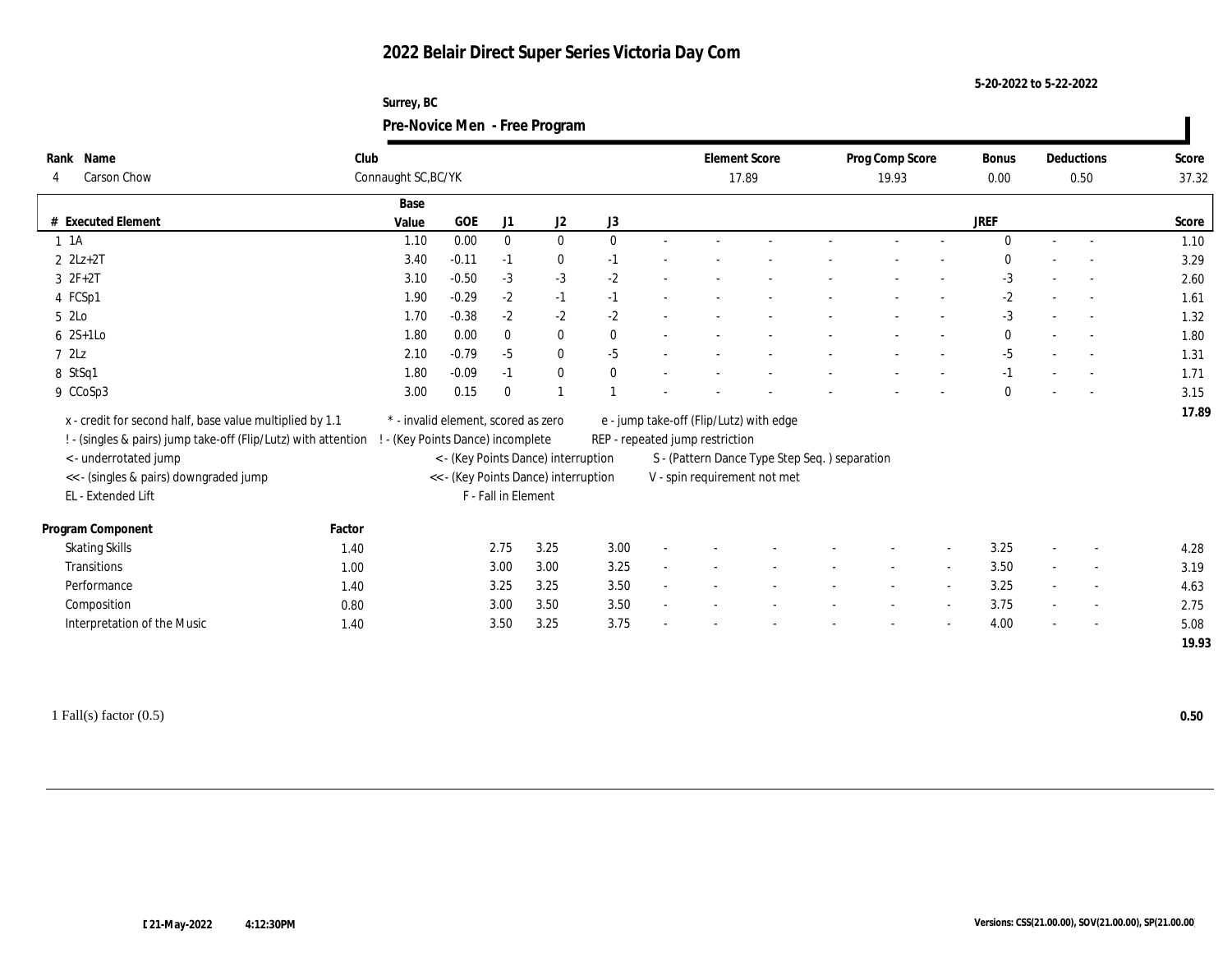#### **Surrey, BC Pre-Novice Men - Free Program**

|                                                                |        |                                     |         |                     | $\tilde{}$                           |                |                                 |                                               |                 |        |              |                          |                          |       |
|----------------------------------------------------------------|--------|-------------------------------------|---------|---------------------|--------------------------------------|----------------|---------------------------------|-----------------------------------------------|-----------------|--------|--------------|--------------------------|--------------------------|-------|
| Rank Name                                                      | Club   |                                     |         |                     |                                      |                |                                 | <b>Element Score</b>                          | Prog Comp Score |        | <b>Bonus</b> |                          | Deductions               | Score |
| Daniel Zhang<br>5                                              |        | Coquitlam SC, BC/YK                 |         |                     |                                      |                |                                 | 18.68                                         | 19.50           |        | 0.00         |                          | 1.50                     | 36.68 |
|                                                                |        | Base                                |         |                     |                                      |                |                                 |                                               |                 |        |              |                          |                          |       |
| # Executed Element                                             |        | Value                               | GOE     | J <sub>1</sub>      | J <sub>2</sub>                       | J3             |                                 |                                               |                 |        | <b>JREF</b>  |                          |                          | Score |
| $1$ 2A <<                                                      |        | 1.10                                | $-0.55$ | $-5$                | $-5$                                 | $-5$           |                                 |                                               |                 |        | $-5$         |                          |                          | 0.55  |
| $2$ $2$ Lz                                                     |        | 2.10                                | $-1.05$ | $-5$                | $-5$                                 | $-5$           |                                 |                                               |                 |        | -5           |                          |                          | 1.05  |
| $3$ $2Lo+2Lo<<$                                                |        | 2.20                                | $-0.85$ | $-5$                | $-5$                                 | $-5$           |                                 |                                               |                 |        | $-5$         |                          |                          | 1.35  |
| 4 CCoSp2                                                       |        | 2.50                                | 0.25    |                     | $\mathbf{1}$                         |                |                                 |                                               |                 |        |              |                          |                          | 2.75  |
| $5 2F+2T$                                                      |        | 3.10                                | 0.05    | $\bf{0}$            | $\bf{0}$                             |                |                                 |                                               |                 |        | $\bf{0}$     |                          |                          | 3.15  |
| $6$ $2Lz+2T$                                                   |        | 3.40                                | 0.16    | $\bf{0}$            | $\bf{0}$                             | $\overline{2}$ |                                 |                                               |                 |        |              |                          |                          | 3.56  |
| 72F                                                            |        | 1.80                                | 0.09    | $\bf{0}$            | 1                                    |                |                                 |                                               |                 |        | $\bf{0}$     |                          |                          | 1.89  |
| 8 StSq2                                                        |        | 2.60                                | $-0.07$ | $\mathbf{0}$        | $\bf{0}$                             | $\mathbf{0}$   |                                 |                                               |                 |        | $-1$         |                          |                          | 2.53  |
| 9 FCSp1                                                        |        | 1.90                                | $-0.05$ | $\theta$            | $\bf{0}$                             | $-1$           |                                 |                                               |                 |        | $\theta$     |                          |                          | 1.85  |
| x - credit for second half, base value multiplied by 1.1       |        | * - invalid element, scored as zero |         |                     |                                      |                |                                 | e - jump take-off (Flip/Lutz) with edge       |                 |        |              |                          |                          | 18.68 |
| ! - (singles & pairs) jump take-off (Flip/Lutz) with attention |        | ! - (Key Points Dance) incomplete   |         |                     |                                      |                | REP - repeated jump restriction |                                               |                 |        |              |                          |                          |       |
| < - underrotated jump                                          |        |                                     |         |                     | < - (Key Points Dance) interruption  |                |                                 | S - (Pattern Dance Type Step Seq.) separation |                 |        |              |                          |                          |       |
| << - (singles & pairs) downgraded jump                         |        |                                     |         |                     | << - (Key Points Dance) interruption |                |                                 | V - spin requirement not met                  |                 |        |              |                          |                          |       |
| EL - Extended Lift                                             |        |                                     |         | F - Fall in Element |                                      |                |                                 |                                               |                 |        |              |                          |                          |       |
|                                                                |        |                                     |         |                     |                                      |                |                                 |                                               |                 |        |              |                          |                          |       |
| Program Component                                              | Factor |                                     |         |                     |                                      |                |                                 |                                               |                 |        |              |                          |                          |       |
| <b>Skating Skills</b>                                          | 1.40   |                                     |         | 3.25                | 3.25                                 | 3.50           |                                 |                                               |                 |        | 3.50         |                          |                          | 4.73  |
| Transitions                                                    | 1.00   |                                     |         | 3.00                | 3.25                                 | 3.25           |                                 |                                               |                 |        | 3.25         | $\sim$                   | $\sim$                   | 3.19  |
| Performance                                                    | 1.40   |                                     |         | 3.00                | 3.00                                 | 3.25           |                                 |                                               |                 |        | 3.75         | $\overline{\phantom{a}}$ | $\overline{\phantom{a}}$ | 4.55  |
| Composition                                                    | 0.80   |                                     |         | 3.25                | 3.25                                 | 3.50           |                                 |                                               |                 | $\sim$ | 3.75         |                          | $\sim$                   | 2.75  |
| Interpretation of the Music                                    | 1.40   |                                     |         | 3.00                | 2.75                                 | 3.00           |                                 |                                               |                 |        | 3.50         |                          | $\overline{\phantom{a}}$ | 4.28  |
|                                                                |        |                                     |         |                     |                                      |                |                                 |                                               |                 |        |              |                          |                          | 19.50 |

 $\mathbf{I}$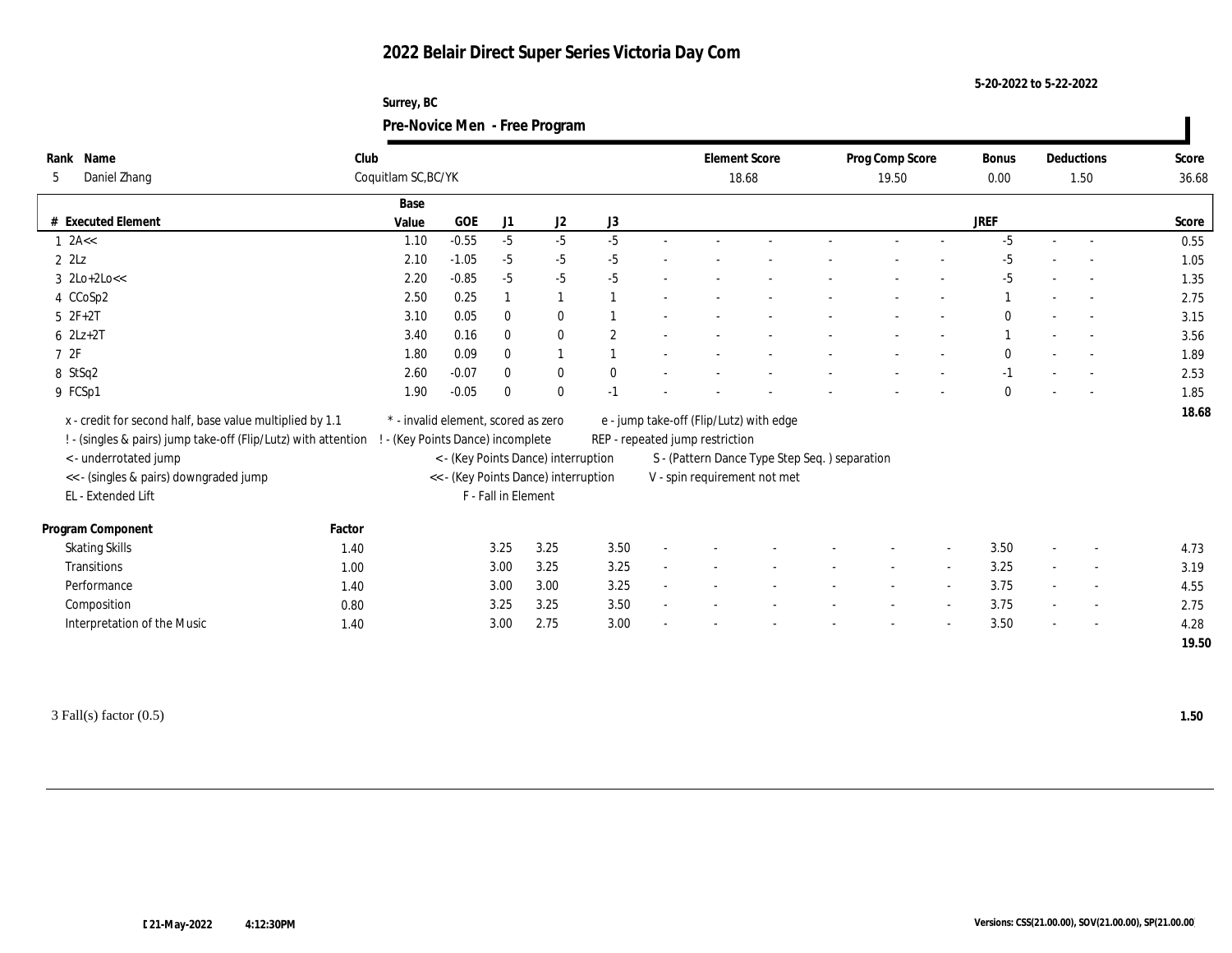**Surrey, BC Pre-Novice Men - Free Program**

| Rank Name<br>Nico Conforti<br>6                                | Club   | Oak Bay FSC, BC/YK                  |            |                     |                                      |              |                                               | <b>Element Score</b><br>18.32 | Prog Comp Score<br>16.15 | <b>Bonus</b><br>0.00 |                          | Deductions<br>1.00       | Score<br>33.47 |
|----------------------------------------------------------------|--------|-------------------------------------|------------|---------------------|--------------------------------------|--------------|-----------------------------------------------|-------------------------------|--------------------------|----------------------|--------------------------|--------------------------|----------------|
|                                                                |        | Base                                |            |                     |                                      |              |                                               |                               |                          |                      |                          |                          |                |
| # Executed Element                                             |        | Value                               | <b>GOE</b> | J1                  | J <sub>2</sub>                       | J3           |                                               |                               |                          | JREF                 |                          |                          | Score          |
| 1 2A<                                                          |        | 2.64                                | $-1.32$    | $-5$                | $-5$                                 | $-5$         |                                               |                               |                          | $-5$                 |                          |                          | 1.32           |
| $2 ZF+2T$                                                      |        | 3.10                                | 0.00       | $\bf{0}$            | $\bf{0}$                             | $\theta$     |                                               |                               |                          |                      |                          |                          | 3.10           |
| $3$ 3S $<<$                                                    |        | 1.30                                | $-0.59$    | $-5$                | $-4$                                 | $-5$         |                                               |                               |                          | $-4$                 |                          |                          | 0.71           |
| 4 CCoSp2                                                       |        | 2.50                                | $-0.06$    | $\theta$            | $\bf{0}$                             | $-1$         |                                               |                               |                          | $\theta$             |                          |                          | 2.44           |
| $5$ $2Lz+2Lo<<$                                                |        | 2.60                                | $-1.05$    | $-5$                | $-5$                                 | $-5$         |                                               |                               |                          | $-5$                 |                          |                          | 1.55           |
| $62F+1Eu+2S$                                                   |        | 3.60                                | $-0.23$    | $-1$                | $-2$                                 | $-1$         |                                               |                               |                          | $-1$                 |                          |                          | 3.37           |
| 7 2Lo                                                          |        | 1.70                                | 0.00       | $\mathbf{0}$        | $\bf{0}$                             | $\mathbf{0}$ |                                               |                               |                          | $\mathbf{0}$         |                          |                          | 1.70           |
| 8 FSSpB                                                        |        | 1.70                                | 0.09       | $\theta$            |                                      |              |                                               |                               |                          | $\mathbf{0}$         |                          | $\sim$                   | 1.79           |
| 9 StSq2                                                        |        | 2.60                                | $-0.26$    | $\Omega$            | $-1$                                 | $-1$         |                                               |                               |                          | $-2$                 |                          |                          | 2.34           |
| x - credit for second half, base value multiplied by 1.1       |        | * - invalid element, scored as zero |            |                     |                                      |              | e - jump take-off (Flip/Lutz) with edge       |                               |                          |                      |                          |                          | 18.32          |
| ! - (singles & pairs) jump take-off (Flip/Lutz) with attention |        | - (Key Points Dance) incomplete     |            |                     |                                      |              | REP - repeated jump restriction               |                               |                          |                      |                          |                          |                |
| < - underrotated jump                                          |        |                                     |            |                     | < - (Key Points Dance) interruption  |              | S - (Pattern Dance Type Step Seq.) separation |                               |                          |                      |                          |                          |                |
| << - (singles & pairs) downgraded jump                         |        |                                     |            |                     | << - (Key Points Dance) interruption |              | V - spin requirement not met                  |                               |                          |                      |                          |                          |                |
| EL - Extended Lift                                             |        |                                     |            | F - Fall in Element |                                      |              |                                               |                               |                          |                      |                          |                          |                |
| Program Component                                              | Factor |                                     |            |                     |                                      |              |                                               |                               |                          |                      |                          |                          |                |
| <b>Skating Skills</b>                                          | 1.40   |                                     |            | 3.00                | 2.50                                 | 3.25         |                                               |                               |                          | 3.25                 |                          |                          | 4.20           |
| Transitions                                                    | 1.00   |                                     |            | 2.75                | 2.25                                 | 3.00         |                                               |                               |                          | 2.75                 | $\sim$                   |                          | 2.69           |
| Performance                                                    | 1.40   |                                     |            | 2.50                | 2.25                                 | 3.00         |                                               |                               |                          | 2.75                 | $\overline{\phantom{a}}$ | $\overline{\phantom{a}}$ | 3.68           |
| Composition                                                    | 0.80   |                                     |            | 3.00                | 2.50                                 | 2.75         |                                               |                               |                          | 3.00                 |                          | $\overline{\phantom{a}}$ | 2.25           |
| Interpretation of the Music                                    | 1.40   |                                     |            | 2.50                | 2.00                                 | 2.50         |                                               |                               |                          | 2.50                 |                          |                          | 3.33           |
|                                                                |        |                                     |            |                     |                                      |              |                                               |                               |                          |                      |                          |                          | 16.15          |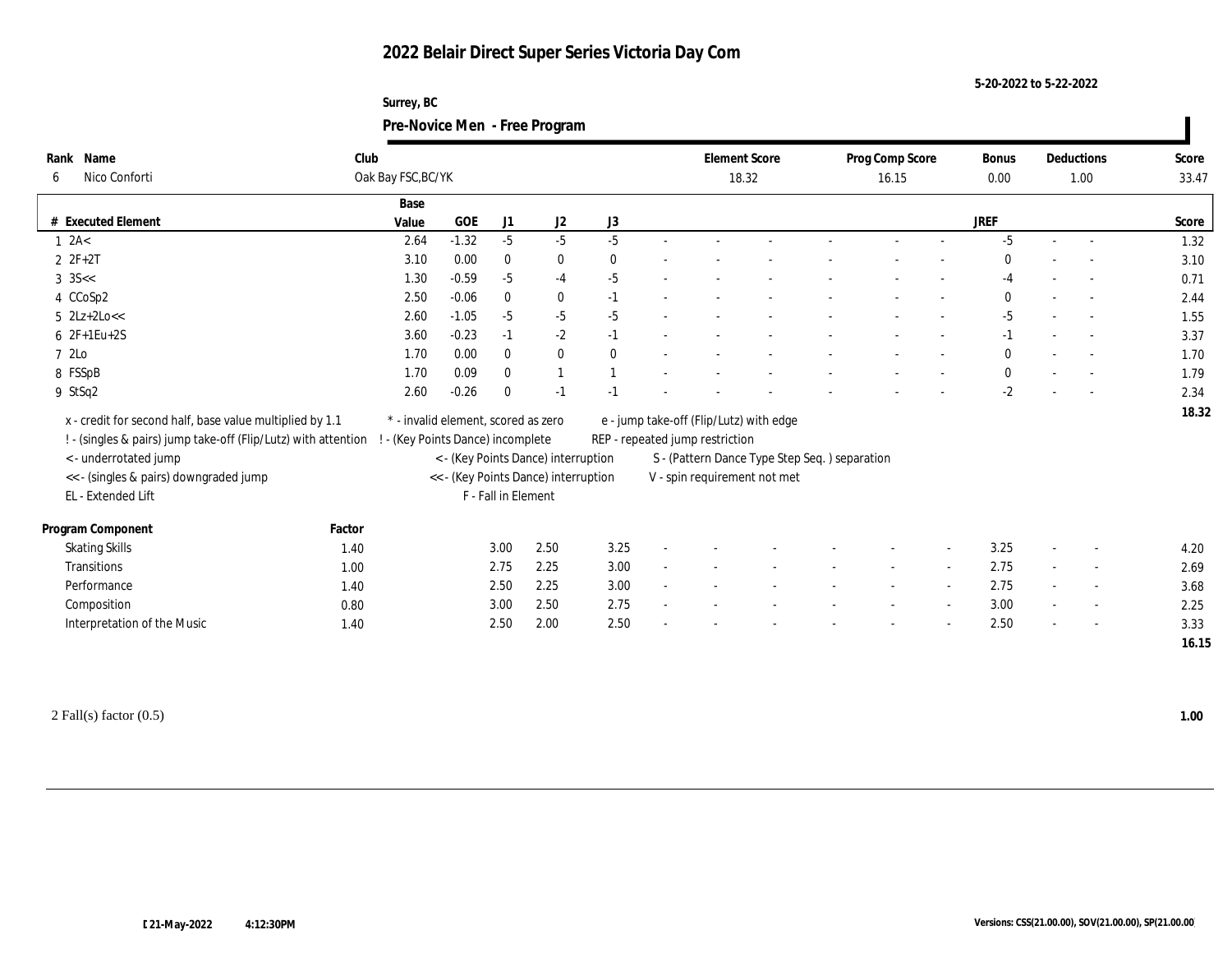#### **Surrey, BC Pre-Novice Men - Free Program**

|      |                                                                |        |                  |                                     |                     | $\overline{\phantom{a}}$             |              |                                 |                                               |                 |                          |             |        |                          |       |
|------|----------------------------------------------------------------|--------|------------------|-------------------------------------|---------------------|--------------------------------------|--------------|---------------------------------|-----------------------------------------------|-----------------|--------------------------|-------------|--------|--------------------------|-------|
| Rank | Name                                                           | Club   |                  |                                     |                     |                                      |              |                                 | <b>Element Score</b>                          | Prog Comp Score |                          | Bonus       |        | Deductions               | Score |
| 7    | Alson Chang                                                    |        | Sungod SC, BC/YK |                                     |                     |                                      |              |                                 | 16.08                                         | 14.52           |                          | 1.00        |        | 0.50                     | 31.10 |
|      |                                                                |        | Base             |                                     |                     |                                      |              |                                 |                                               |                 |                          |             |        |                          |       |
|      | # Executed Element                                             |        | Value            | $GOE$                               | J <sub>1</sub>      | J2                                   | J3           |                                 |                                               |                 |                          | <b>JREF</b> |        |                          | Score |
|      | $1 2F + 2T$                                                    |        | 3.10             | $-0.59$                             | $-4$                | $-3$                                 | $-3$         |                                 |                                               |                 |                          | $-3$        | $\sim$ | $\overline{\phantom{a}}$ | 2.51  |
|      | 2 2S                                                           |        | 1.30             | $-0.13$                             | $-1$                | $-1$                                 | $-1$         |                                 |                                               |                 |                          | $-1$        |        |                          | 1.17  |
|      | 3 2A                                                           |        | 3.30             | $-1.32$                             | $-5$                | $-4$                                 | $-3$         |                                 |                                               |                 |                          | $-4$        |        |                          | 1.98  |
|      | 4 CCoSp3                                                       |        | 3.00             | $-0.53$                             | $-3$                | $-1$                                 | $\mathbf{0}$ |                                 |                                               |                 |                          | $-3$        |        | $\overline{a}$           | 2.47  |
|      | 5 2A+REP                                                       |        | 2.31             | $-1.65$                             | $-5$                | $-5$                                 | $-5$         |                                 |                                               |                 |                          | $-5$        |        | $\sim$                   | 0.66  |
|      | 62Lz                                                           |        | 2.10             | $-0.53$                             | $-2$                | $-2$                                 | $-2$         |                                 |                                               |                 |                          | $-4$        |        | $\sim$                   | 1.57  |
|      | 72F                                                            |        | 1.80             | $-0.23$                             | $-1$                | $-1$                                 | $-2$         |                                 |                                               |                 |                          | $-1$        |        | $\overline{\phantom{a}}$ | 1.57  |
|      | 8 StSq2                                                        |        | 2.60             | $-0.20$                             | $-1$                | $-1$                                 |              |                                 |                                               |                 |                          | $-2$        |        |                          | 2.40  |
|      | 9 FSSp1                                                        |        | 2.00             | $-0.25$                             | $-3$                | $-2$                                 |              |                                 |                                               |                 |                          | $\theta$    |        |                          | 1.75  |
|      |                                                                |        |                  | * - invalid element, scored as zero |                     |                                      |              |                                 |                                               |                 |                          |             |        |                          | 16.08 |
|      | x - credit for second half, base value multiplied by 1.1       |        |                  |                                     |                     |                                      |              |                                 | e - jump take-off (Flip/Lutz) with edge       |                 |                          |             |        |                          |       |
|      | ! - (singles & pairs) jump take-off (Flip/Lutz) with attention |        |                  | - (Key Points Dance) incomplete     |                     |                                      |              | REP - repeated jump restriction |                                               |                 |                          |             |        |                          |       |
|      | < - underrotated jump                                          |        |                  |                                     |                     | < - (Key Points Dance) interruption  |              |                                 | S - (Pattern Dance Type Step Seq.) separation |                 |                          |             |        |                          |       |
|      | << - (singles & pairs) downgraded jump                         |        |                  |                                     |                     | << - (Key Points Dance) interruption |              |                                 | V - spin requirement not met                  |                 |                          |             |        |                          |       |
|      | EL - Extended Lift                                             |        |                  |                                     | F - Fall in Element |                                      |              |                                 |                                               |                 |                          |             |        |                          |       |
|      | Program Component                                              | Factor |                  |                                     |                     |                                      |              |                                 |                                               |                 |                          |             |        |                          |       |
|      | <b>Skating Skills</b>                                          | 1.40   |                  |                                     | 2.25                | 2.25                                 | 3.25         |                                 |                                               |                 | $\overline{\phantom{a}}$ | 2.75        |        | $\overline{\phantom{a}}$ | 3.68  |
|      | Transitions                                                    | 1.00   |                  |                                     | 2.25                | 2.25                                 | 2.75         |                                 |                                               |                 |                          | 2.50        |        | $\overline{\phantom{a}}$ | 2.44  |
|      | Performance                                                    | 1.40   |                  |                                     | 2.00                | 2.25                                 | 2.75         |                                 |                                               |                 |                          | 2.50        |        | $\overline{\phantom{a}}$ | 3.33  |
|      | Composition                                                    | 0.80   |                  |                                     | 2.25                | 2.50                                 | 2.50         |                                 |                                               |                 | $\overline{\phantom{a}}$ | 2.75        |        | $\sim$                   | 2.00  |
|      | Interpretation of the Music                                    | 1.40   |                  |                                     | 2.00                | 2.00                                 | 2.50         |                                 |                                               |                 |                          | 2.25        |        |                          | 3.07  |
|      |                                                                |        |                  |                                     |                     |                                      |              |                                 |                                               |                 |                          |             |        |                          | 14.52 |

 $\blacksquare$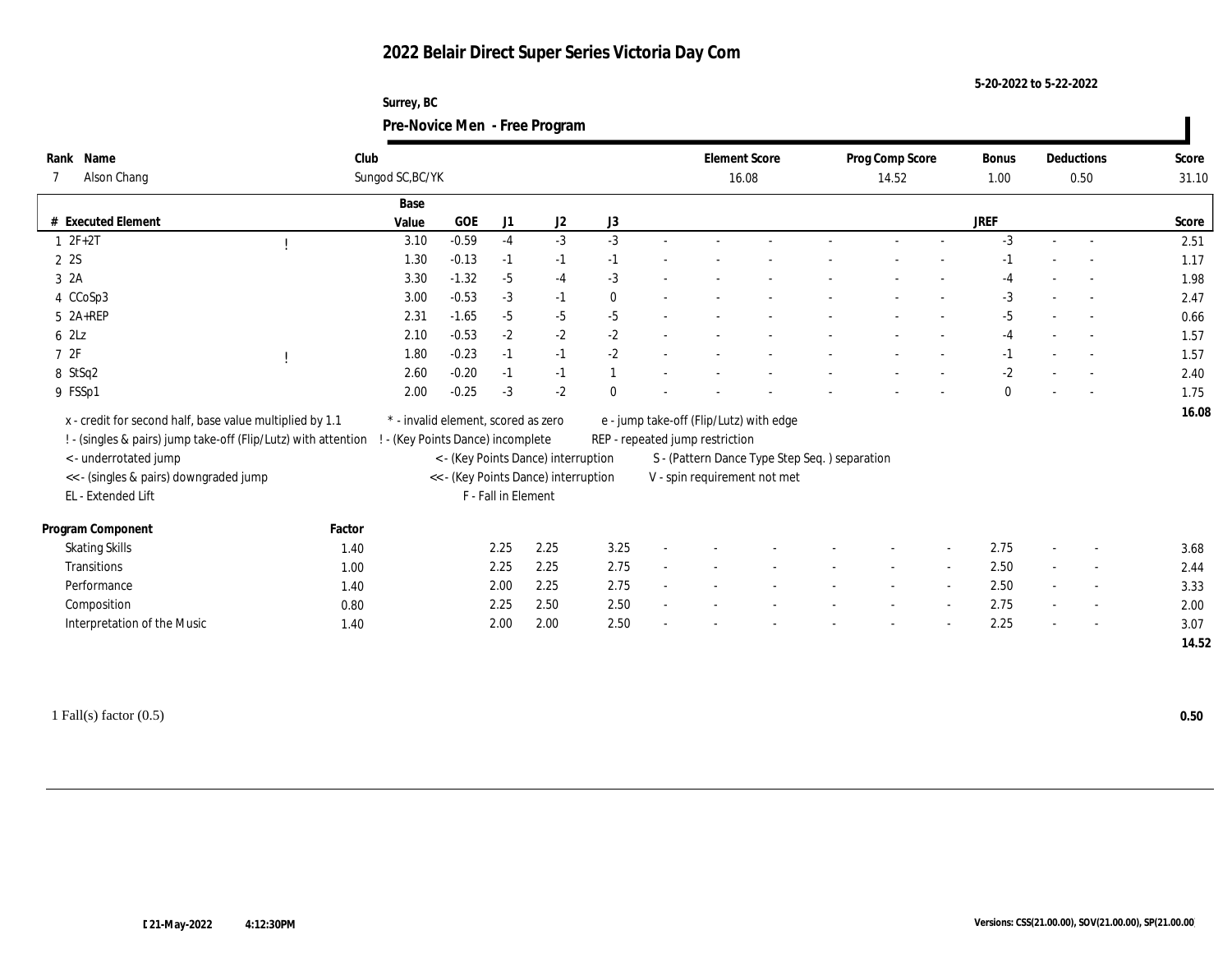**Surrey, BC Pre-Novice Men - Free Program**

| Rank Name<br>Stephen Lee<br>8                                  | Club   | Connaught SC, BC/YK                 |         |                     |                                      |              |                                 | <b>Element Score</b><br>14.55                 | Prog Comp Score<br>15.24 | <b>Bonus</b><br>0.00 |                          | Deductions<br>0.00       | Score<br>29.79 |
|----------------------------------------------------------------|--------|-------------------------------------|---------|---------------------|--------------------------------------|--------------|---------------------------------|-----------------------------------------------|--------------------------|----------------------|--------------------------|--------------------------|----------------|
|                                                                |        |                                     |         |                     |                                      |              |                                 |                                               |                          |                      |                          |                          |                |
|                                                                |        | Base                                |         |                     |                                      |              |                                 |                                               |                          |                      |                          |                          |                |
| # Executed Element                                             |        | Value                               | GOE     | J1                  | J2                                   | J3           |                                 |                                               |                          | JREF                 |                          |                          | Score          |
| $1 \t1A$                                                       |        | 1.10                                | 0.00    | $\mathbf{0}$        | $\bf{0}$                             | $\mathbf{0}$ |                                 |                                               |                          | $\theta$             |                          |                          | 1.10           |
| $2$ $2$ Lz                                                     |        | 2.10                                | $-0.16$ | $-1$                | $-1$                                 | $-1$         |                                 |                                               |                          | 0                    |                          |                          | 1.94           |
| 3 CCoSp1                                                       |        | 2.00                                | $-0.05$ | $-1$                | $\bf{0}$                             | $\mathbf{0}$ |                                 |                                               |                          | $\mathbf{0}$         |                          |                          | 1.95           |
| $4 \text{ } 2F + 2T <<$                                        |        | 2.20                                | $-0.72$ | $-4$                | $-4$                                 | $-4$         |                                 |                                               |                          | -4                   |                          | $\sim$                   | 1.48           |
| 5 StSq1                                                        |        | 1.80                                | $-0.18$ | $-1$                | $\bf{0}$                             | $-1$         |                                 |                                               |                          | $-2$                 |                          |                          | 1.62           |
| $62Lo+2Lo$                                                     |        | 3.40                                | $-0.60$ | $-4$                | $-3$                                 | $-3$         |                                 |                                               |                          | -4                   |                          |                          | 2.80           |
| 72F                                                            |        | 1.80                                | $-0.45$ | $-3$                | $-2$                                 | $-2$         |                                 |                                               |                          | $-3$                 |                          |                          | 1.35           |
| 8 2S                                                           |        | 1.30                                | $-0.46$ | $-4$                | $-2$                                 | $-4$         |                                 |                                               |                          | $-4$                 |                          |                          | 0.84           |
| 9 FCSp1                                                        |        | 1.90                                | $-0.43$ | $-2$                | $-1$                                 | $-4$         |                                 |                                               |                          | $-2$                 |                          | $\overline{\phantom{a}}$ | 1.47           |
|                                                                |        | * - invalid element, scored as zero |         |                     |                                      |              |                                 |                                               |                          |                      |                          |                          | 14.55          |
| x - credit for second half, base value multiplied by 1.1       |        |                                     |         |                     |                                      |              |                                 | e - jump take-off (Flip/Lutz) with edge       |                          |                      |                          |                          |                |
| ! - (singles & pairs) jump take-off (Flip/Lutz) with attention |        | ! - (Key Points Dance) incomplete   |         |                     |                                      |              | REP - repeated jump restriction |                                               |                          |                      |                          |                          |                |
| < - underrotated jump                                          |        |                                     |         |                     | < - (Key Points Dance) interruption  |              |                                 | S - (Pattern Dance Type Step Seq.) separation |                          |                      |                          |                          |                |
| <<- (singles & pairs) downgraded jump                          |        |                                     |         |                     | << - (Key Points Dance) interruption |              |                                 | V - spin requirement not met                  |                          |                      |                          |                          |                |
| EL - Extended Lift                                             |        |                                     |         | F - Fall in Element |                                      |              |                                 |                                               |                          |                      |                          |                          |                |
| Program Component                                              | Factor |                                     |         |                     |                                      |              |                                 |                                               |                          |                      |                          |                          |                |
| <b>Skating Skills</b>                                          | 1.40   |                                     |         | 2.75                | 2.50                                 | 3.00         |                                 |                                               |                          | 3.00                 |                          | $\overline{\phantom{a}}$ | 3.93           |
| Transitions                                                    | 1.00   |                                     |         | 2.25                | 2.50                                 | 2.75         |                                 |                                               |                          | 2.75                 |                          | $\sim$                   | 2.56           |
| Performance                                                    | 1.40   |                                     |         | 2.50                | 2.25                                 | 2.50         |                                 |                                               |                          | 2.75                 |                          | $\sim$                   | 3.50           |
| Composition                                                    | 0.80   |                                     |         | 2.25                | 2.50                                 | 2.75         |                                 |                                               |                          | 3.00                 | $\overline{\phantom{a}}$ | $\sim$                   | 2.10           |
| Interpretation of the Music                                    | 1.40   |                                     |         | 2.00                | 2.00                                 | 2.50         |                                 |                                               |                          | 2.50                 |                          |                          | 3.15           |
|                                                                |        |                                     |         |                     |                                      |              |                                 |                                               |                          |                      |                          |                          | 15.24          |